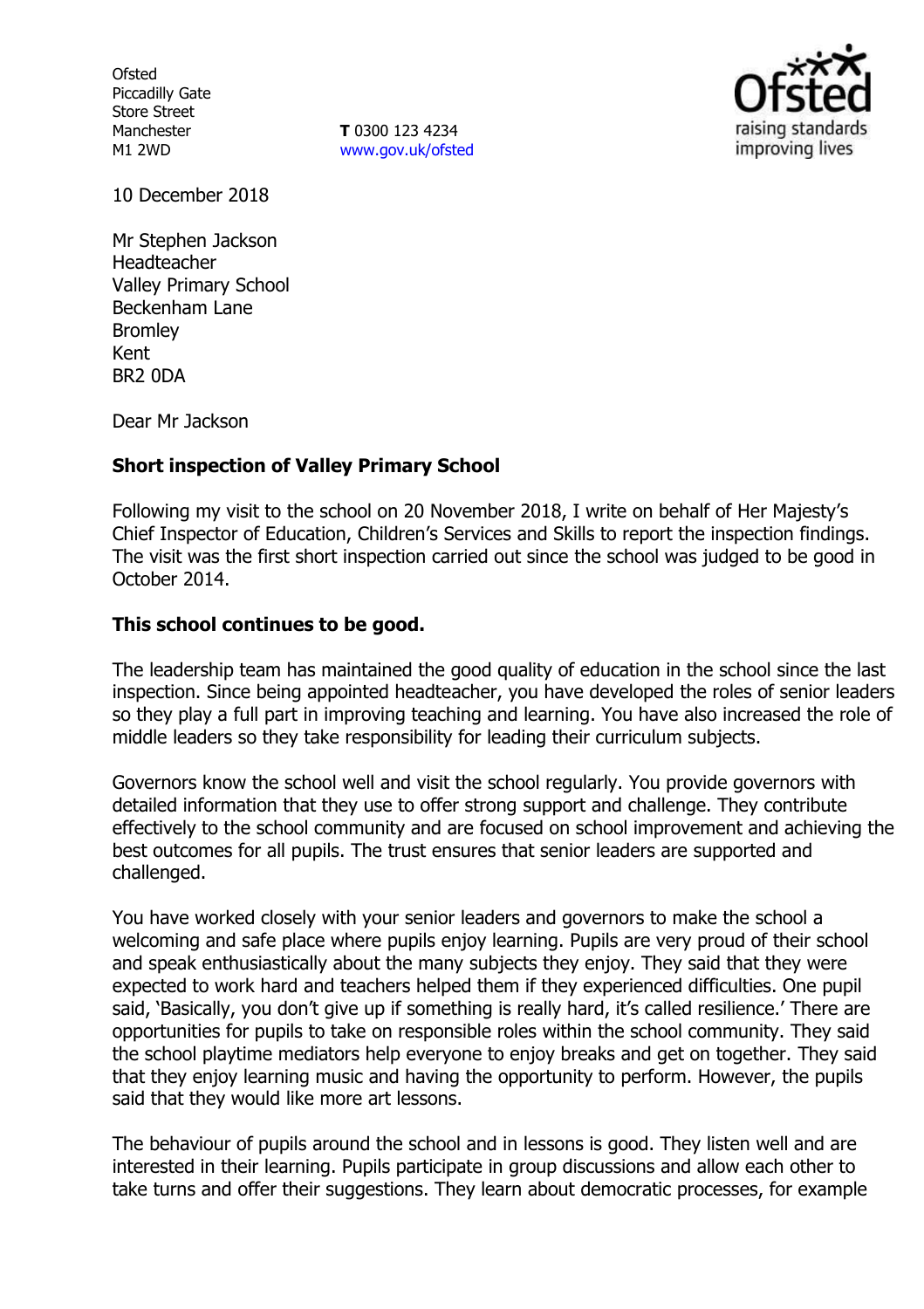

through the election of the school council representatives. Pupils learn about world religions and cultures, promoting tolerance and respect for differences.

Parents I spoke to say that the school communicates well and provides information on different aspects of their child's education. The parents of pupils in Reception classes said that their children had settled in very well and liked coming to school. One parent said, 'School makes sure all children settle in and they adapt to the needs of each child.' Parents believe that the school enables them to understand how to keep their children safe, especially online. They think that there are opportunities for their children to play a variety of sports or learn a musical instrument. However, some parents said that they thought there was too much emphasis on English and mathematics homework.

# **Safeguarding is effective.**

The culture of safeguarding in the school is effective. The headteacher, who is the designated safeguarding lead officer, along with leaders, has ensured that all safeguarding arrangements and records are of a high quality. Staff and governors receive annual training and regular weekly updates about current safeguarding practice. All staff know how to recognise warning signs that a pupil may be at risk of harm and how to report their concerns. Records are comprehensive and show that swift action is taken should the need arise. The leadership team's knowledge of families and pupils ensures that pupils are safe and well supported. Leaders with specific safeguarding responsibilities work closely with outside agencies to safeguard pupils' well-being.

Pupils' safety is of paramount importance to all. Pupils report that they feel safe in school and parents agree that they are safe. Pupils have a good understanding and knowledge of issues such as e-safety and 'stranger danger' and speak confidently about the school's safeguarding team. They think that school assemblies and class lessons on safeguarding help them recognise any dangers.

### **Inspection findings**

- At the start of the inspection, we agreed that the first key line of enguiry would focus on how effective leaders' actions have been in ensuring that the early years curriculum meets the needs of children and prepares them for the next stage of their education. This was because there has been a change of leadership in early years and the school wants to ensure the consistency of learning across the three Reception classes.
- Leadership in the early years has been considerably strengthened and there is consistency of expectation across the three Reception classes. Classroom environments are bright and attractive and teachers engage children's interest and enthusiasm through well-judged learning activities. Children work and play together well. They are able to take turns and concentrate on their chosen activity. In all three classes both boys and girls talk enthusiastically about their activities.
- In all Reception classes the children were engaged in the story of 'The Gruffalo'. They were able to retell the story and talk about the Gruffalo stealing the mouse from their classrooms. Children displayed high levels of concentration when writing their sentences about the Gruffalo. They are able to use their knowledge of phonics to write simple sentences and they enjoy reading their sentences to other children and adults. The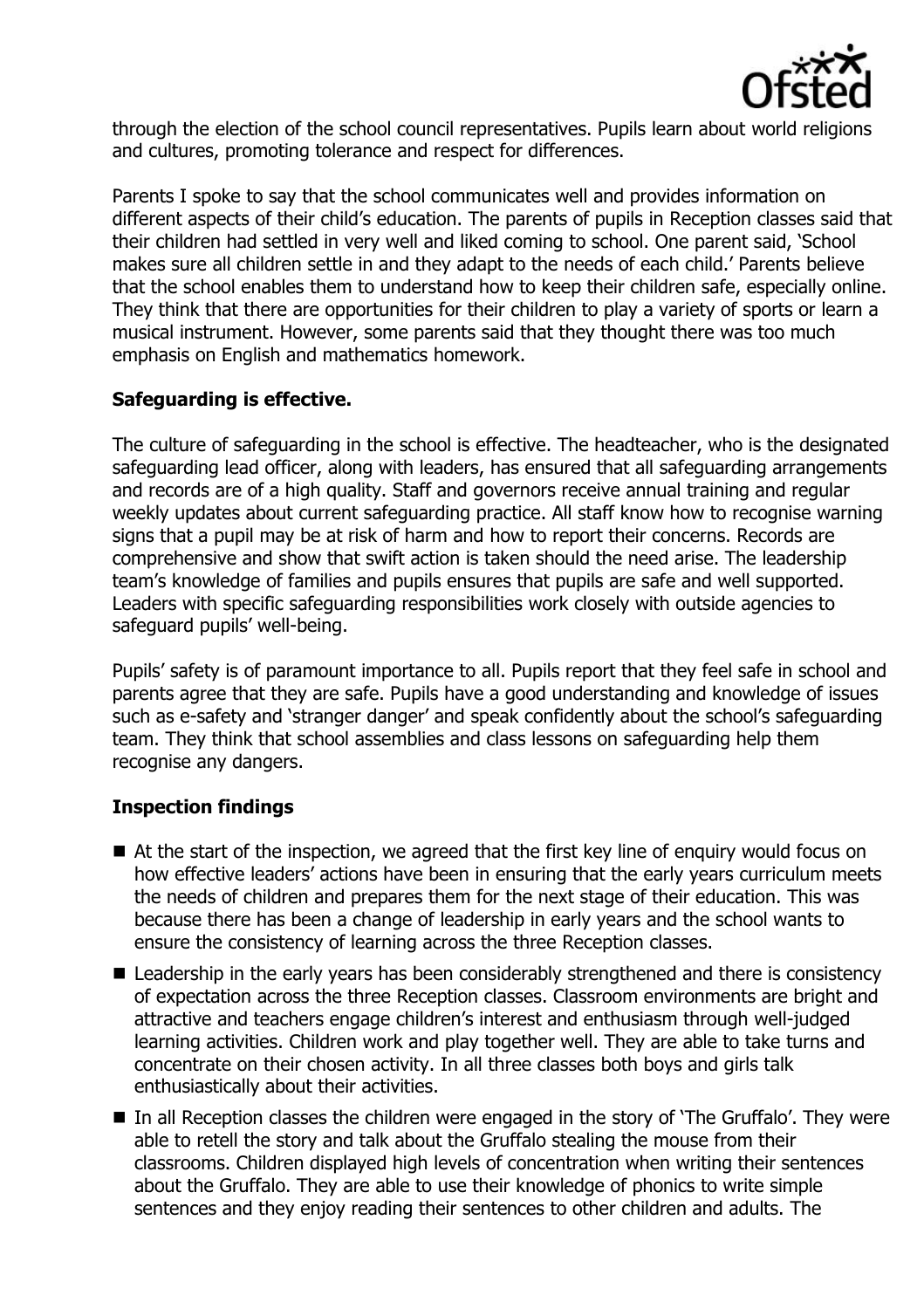

teaching of phonics is very effective in classroom situations. However, there is still some work to do to ensure that all pupils are being appropriately challenged, especially in smallgroup situations.

- The second key line of enguiry focused on the wider curriculum and pupils' depth of knowledge and progression of skills. The leadership team is reviewing the progression of skills in all year groups to ensure that pupils have a deep knowledge and understanding of the wider curriculum. The information on the school website reflected a broad curriculum but did not indicate the skills and knowledge that pupils would learn.
- **Pupils study a broad curriculum in both key stages, enriched by specialist teachers for** music and German. Pupils take part in many sporting activities and have the opportunity to learn and perfect a range of skills. Pupils said that they enjoy singing, have weekly singing practices and also sing in assemblies. They said that there are many opportunities to learn different instruments and many particularly enjoy being members of the school's brass band and school orchestra.
- Science is now taught discretely. During science lessons, pupils are able to hypothesise, investigate and draw conclusions from their experiments. In pupils' books there is progression in science skills and pupils have a deep understanding of science topics. Pupils' books are well presented and pupils said that they particularly enjoy carrying out investigations and evaluating their experiments.
- **Pupils speak enthusiastically about the different topics they are studying, even though they** are unable, in many cases, to say what subject they are learning. This is especially true with regard to history and geography. In some instances pupils' knowledge and understanding is limited. There is a focus on a broad curriculum but pupils are not consolidating and deepening their skills, knowledge and understanding.
- Finally we looked at how effectively leaders and managers have ensured that pupils understand how to keep safe. In the previous inspection this was an area for improvement. Keeping pupils safe is a school priority. Pupils are taught how to keep safe online. They know how to report any internet or electronic messages that cause them concern. They said that all staff in the school would act on any of their concerns. They spoke confidently about telling their parents or carers if they were worried by any online activity. In computing lessons pupils learn how to keep safe online and recognise any dangers.
- Assemblies on different topics help children stay safe. Pupils spoke about 'stranger danger' and how they would report any concerns. Parents said that the school enabled them to keep their children safe. They said that the school regularly runs safety workshops for parents and provides leaflets and that the school website gives helpful safety information. The school holds e-safety weeks to keep pupils well informed and ensure that they know how to stay safe from harm.

# **Next steps for the school**

Leaders and those responsible for governance should ensure that:

- in the early years children's needs are assessed more accurately so that support and challenge is appropriate to the individual child
- the content and sequencing of the wider curriculum focuses on developing pupils' knowledge and progression of skills.